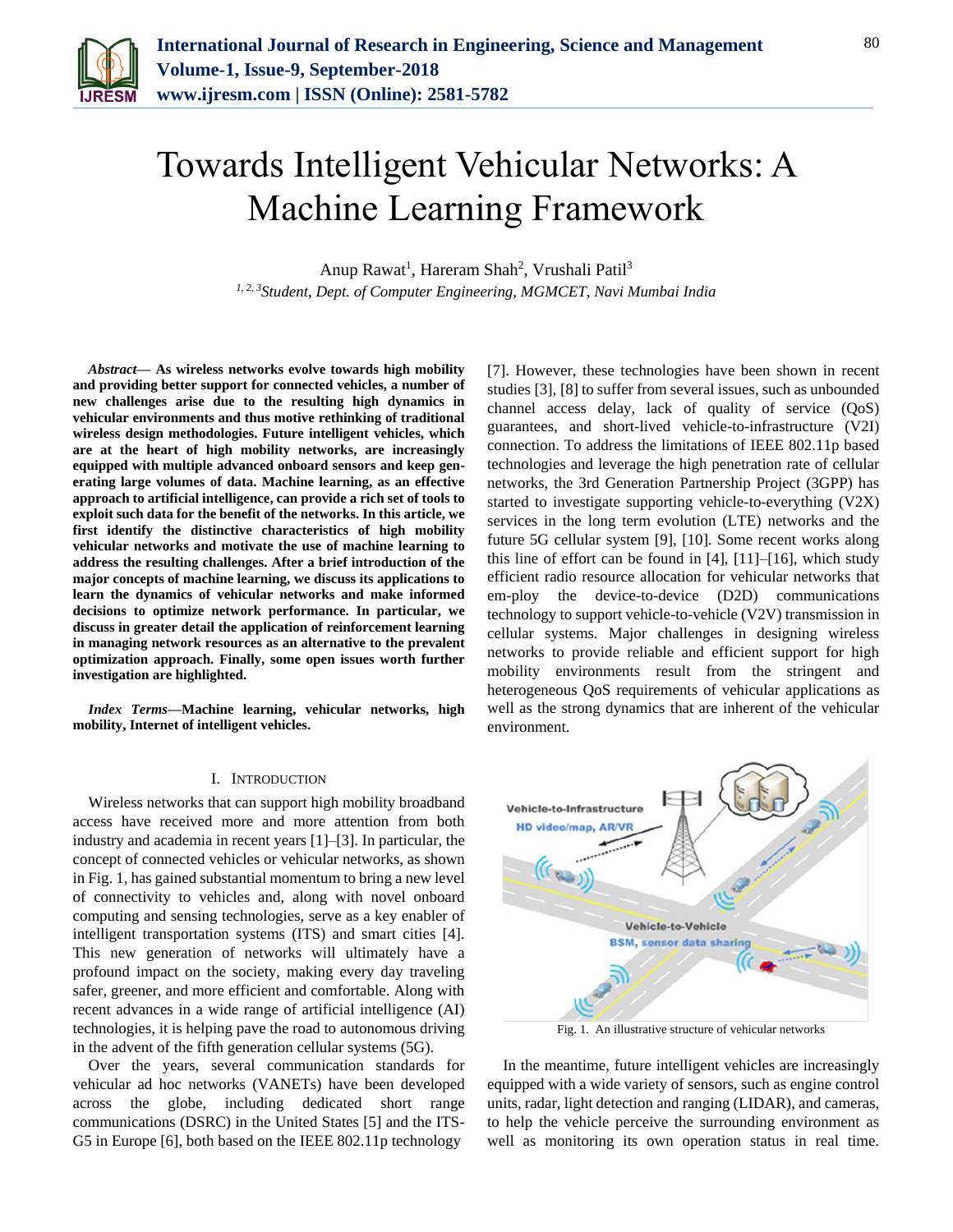

Together with high performance computing and storage devices onboard, these sensing technologies are transforming vehicles from a simple transportation facility to a powerful computing and networking hub with intelligent processing capabilities. They keep collecting, generating, storing, and communicating large volumes of data, subject to further processing and commonly referred to as mobile big data [17]–[19]. Such data provide rich context information regarding the vehicle kinetics (such as speed, acceleration, and direction), road conditions, traffic flow, wireless environments, etc., that can be exploited to improve network performance through adaptive data-driven decision making. However, traditional communications strategies are not designed to handle and exploit such information.

As a prevailing approach to AI, machine learning, in particular deep learning, has drawn considerable attention in recent years due to its astonishing progress in such areas as image classification [20], video game playing [21], and Go [22]. It helps build intelligent systems to operate in complicated environments and has found many successful applications in computer vision, natural language processing, and robotics [23], [24]. Machine learning develops efficient methods to model and analyze large volumes of data by finding patterns and underlying structures and represents an effective datadriven approach to problems encountered in various scientific fields where heterogeneous types of data are available for exploitation. As a result, machine learning provides a rich set of tools that can be leveraged to exploit the data generated and stored in vehicular networks [25], [26] and help the network make more informed and data-driven decisions. However, how to adapt and exploit such tools to account for the distinctive characteristics of high mobility vehicular networks and serve the purpose of reliable vehicular communications remains challenging and represents a promising research direction. In this paper, we discuss recent advances in applying machine learning in high mobility vehicular networks and aim to bring more attention to this emerging field.

The rest of this paper is organized as follows. In Section II, we introduce the unique characteristics and challenges of high mobility vehicular networks and motivate the use of machine learning to address the challenges. In Section III, we discuss the basic concepts and major categories of machine learning, and then investigate how to apply machine learning to learn the dynamics of high mobility networks in Section IV. In Section V, we present some preliminary examples of applying machine learning for data-driven decision making and wireless resource management problems in vehicular networks. In Section VI, we recognize and highlight several open issues that warrant further research and concluding remarks are finally made in Section VII.

#### II. CHALLENGES OF HIGH MOBILITY VEHICULAR NETWORKS

High mobility vehicular networks exhibit distinctive characteristics and pose significant challenges to wireless network design. In this section, we identify such challenges and then discuss the potential of leveraging machine learning to address them.

#### *A. Strong Dynamics*

High mobility leads to high dynamics and affects system design in multiple aspects of the communications network. Special channel propagation characteristics are among the most fundamental differentiating factors of high mobility net-works compared with low mobility counterparts. For example, vehicular channels exhibit rapid temporal variation and also suffer from inherent non-stationarity of channel statistics due to their unique physical environment dynamics [27], [28]. Such rapid variations induce short channel coherence time and bring significant challenges in acquiring accurate channel estimates at the receiver in real time. This is further hindered by the nonstationarity of channel statistics, which are usually leveraged to improve estimation accuracy [29]–[31]. Meanwhile, due to the high Doppler spread caused by vehicle mobility, the multicarrier modulation scheme is more susceptible to intercarrier interference (ICI) in vehicular networks [32], [33] and hence brings difficulty to signal detection. Constant mobility of vehicles also causes frequent changes of the communications network topology, affecting channel allocation and routing protocol designs. For example, in cluster-based vehicular networks [34], moving vehicles may join and leave the cluster frequently, making it hard to maintain long-lasting connections within the formed cluster and thus warranting further analysis on cluster stability. Another source of dynamics in high mobility networks comes from the changing vehicle density, which varies dramatically depending on the locations (remote suburban or dense urban areas) and time (peak or off hours of the day). Flexible and robust resource management schemes that make efficient use of available resources while adapting to the vehicle density variation are thus needed.

Traditionally developed rigorous mathematical theories and methods for wireless networks are mostly based on static or low-mobility environment assumptions and usually not designed to treat the varying environment conditions in an effective way. Therefore, it is important to explore new methodologies that can interact with fast changing environments and obtain optimal policies for high mobility vehicular networks in terms of both physical layer problems, such as channel estimation and signal detection and decoding, and upper layer designs, such as resource allocation, link scheduling and routing.

# *B. Heterogeneous and Stringent QoS Requirements*

In high mobility vehicular networks, there exist different types of connections, which we broadly categorize into V2I and V2V links. The V2I links enable vehicles to communicate with the base station to support various traffic efficiency and information and entertainment (infotainment) services. They generally require frequent access to the Internet or remote servers for media streaming, HD map downloading, and social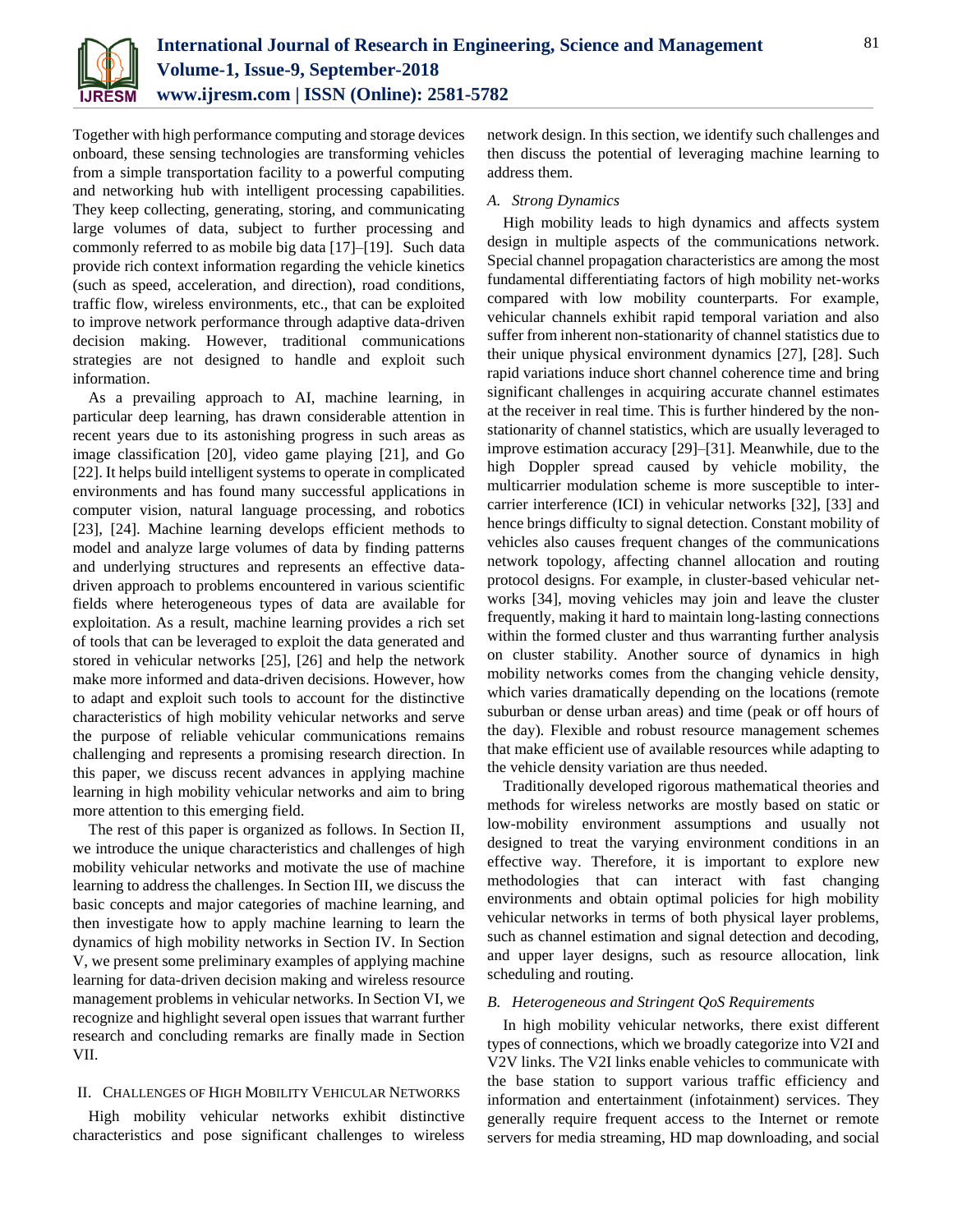

networking, which involve considerable amount of data transfer and thus are more bandwidth intensive [3]. On the other hand, the V2V links are mainly considered for sharing safety-critical information, such as basic safety messages (BSM) in DSRC [5], among vehicles in close proximity in either a periodic or event triggered manner. Such safety related messages are strictly delay sensitive and require very high reliability. For example, the European METIS project requires the end-to-end latency to be less than 5 milliseconds and the transmission reliability to be higher than 99.999% for a safety packet of 1600 bytes [35]. Moreover, high bandwidth sensor data sharing among vehicles is currently being considered in 3GPP for V2X enhancement in future 5G cellular networks for advanced safety applications [10], whose quality degrades gracefully with increase in packet delay and loss. As a result, stringent QoS requirements of low latency and high reliability are in turn imposed on the V2V links. Traditional wireless design approaches are hard to simultaneously meet such diverse and stringent QoS requirements of vehicular applications, which is further challenged by the strong dynamics in high mobility vehicular networks as discussed in Section II-A.

# *C. The Potential of Machine Learning*

Machine learning emphasizes the ability to learn and adapt to the environment with changes and uncertainties. Different from the traditional schemes that rely on explicit system parameters, such as the received signal power or signal-tointerference-plus-noise ratio (SINR), for decision making in vehicular networks, machine learning can exploit multiple sources of data generated and stored in the network (e.g., power profiles, network topologies, vehicle behavior patterns, the vehicle locations/kinetics, etc.) to learn the dynamics in the environment and then extract appropriate features to use for the benefit of many tasks for communications purposes, such as signal detection, resource management, and routing. However, it is a non-trivial task to extract context or semantic information from a huge amount of accessible data, which might have been contaminated by noise, multi-modality, or redundancy, and thus information extraction and distillation need to be performed.

In particular, reinforcement learning [36], one of the machine learning tools, can interact with the dynamic environment and develop satisfactory policies to meet diverse QoS requirements of vehicular networks while adapting to the varying wireless environment. For example, in resource allocation problems, the optimal policies are first learned and then the vehicle agents accordingly take actions to ad-just powers and allocate channels adaptive to the changing environments characterized by, e.g, link conditions, locally perceived interference, and vehicle kinetics while traditional static mathematical models are not good at capturing such dynamic changes.

# III. MACHINE LEARNING

Machine learning allows computers to find hidden insights

through iteratively learning from data, without being explicitly programmed. It has revolutionized the world of computer science by allowing learning with large datasets, which enables machines to change, re-structure and optimize algorithms by themselves. Existing machine learning methods can be divided into three categories, namely, supervised learning, unsupervised learning, and reinforcement learning. Other learning schemes, such as semi-supervised learning, online learning, and transfer learning, can be viewed as variants of these three basic types. In general, machine learning involves two stages, i.e., training and testing. In the training stage, a model is learned based on the training data while in the testing stage, the trained model is applied to produce the prediction. In this section, we briefly introduce the basics of machine learning in the hope that the readers can appreciate their potential in solving traditionally challenging problems.

# *A. Supervised Learning*

The majority of practical machine learning algorithms use supervised learning with a labeled dataset, where each training sample comes with a label. The ultimate goal of supervised learning is to find the mapping from the input feature space to the label so that reliable prediction can be made when new input data is given. Supervised learning problems can be further categorized into classification and regression, where the difference between the two tasks is that the labels are categorical for classification and numerical for regression.

Classification algorithms learn to predict a category output for each incoming sample based on the training data. Some classic algorithms in this category include Bayesian classifiers [37], k-nearest neighbors (KNN) [38], decision trees [39], support vector machine (SVM) [40], and neural networks [41].

Instead of discrete outputs, regression algorithms predict a continuous value corresponding to each sample, such as estimating the house price given its associated feature inputs. Classic regression algorithms include logistic regression [42], support vector regression (SVR) [43], and Gaussian process for regression [37].

# *B. Unsupervised Learning*

The label data serves as the teacher in supervised learning so that there is a clear measure of success that can be used to judge the goodness of the learned model in various situations. Nevertheless, a large amount of labeled data is often hard to obtain in practice. As a consequence, learning with unlabeled data, known as unsupervised learning, has been developed to find an efficient representation of the data samples without any labeling information. For instance, samples might be explained by hidden structures or hidden variables, which can be represented and learned by Bayesian learning methods.

A representative case of unsupervised learning is clustering, namely, to group samples in a way that samples in the same cluster have more similarities than the samples in different clusters. The features used for clustering could be either the absolute description of each sample or the relative similarities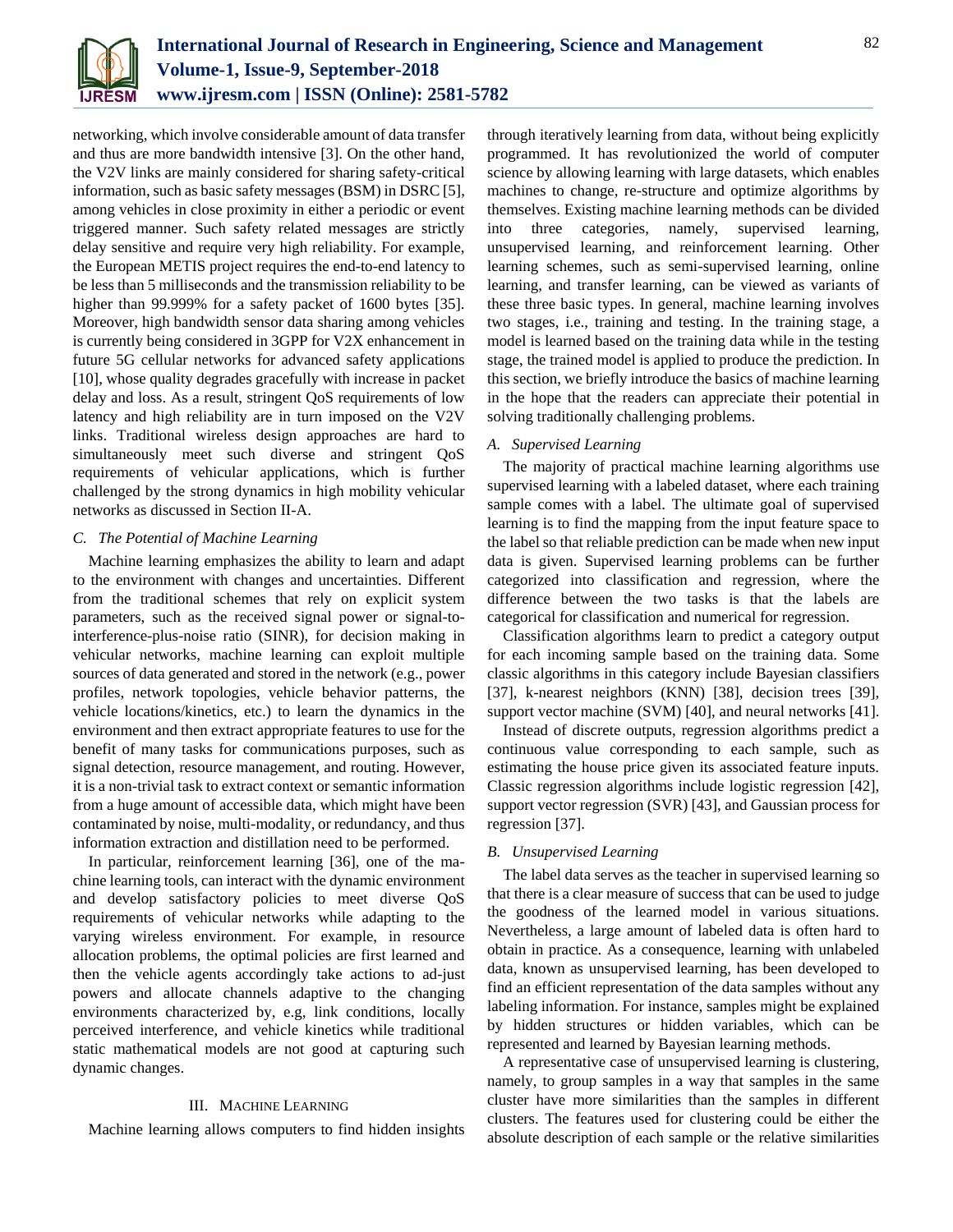

between samples. Classic clustering algorithms include kmeans [44], hierarchical clustering [45], spectrum clustering [46], and Dirichlet process [47].

Besides clustering, dimension reduction is another important case of unsupervised learning, where samples from a high dimensional space are projected into a lower one without losing too much information. In many scenarios, the raw data come with high dimension, which is not desirable because of several reasons. One reason is the so-called curse of dimensionality [48], which describes the problematic phenomenon encountered when the dimension becomes huge. For instance, in optimization, clustering, and classification, the model complexity and the number of required training samples grow dramatically with the feature dimension. Another reason is that the inputs of each dimension are usually correlated and some dimensions may be corrupted with noise and interference, which would degrade the learning performance if not handled properly. Some classic dimension reduction algorithms include linear projection methods, such as principal component analysis (PCA) [49], and nonlinear projection methods, such as manifold learning, local linear embedding (LLE) [50], and isometric feature mapping (ISOMAP) [51].

#### *C. Reinforcement Learning*

In reinforcement learning problems, an agent learns the optimal behaviors through interacting with the environment in a trial-and-error manner aiming to maximize rewards from the environment. The environment is modeled as a Markov decision process (MDP), which introduces actions and rewards to a Markov process. Both the state transition probability,  $P(s', r | s, a)$  and the reward, r, are determined only by the current state, s, and the selected action, a. The goal of reinforcement learning is to find a policy that takes the action to maximize the future discounted reward, defined as,

$$
G_{I} = R_{T+1} \gamma R_{T+2} + \gamma^{2} R_{T+3} \dots = R_{T+1} + \gamma G_{T+1}
$$
 (1)

Where  $\gamma$  is the discount factor and RT is the reward at each time step t [36].

Learning the Q function is a classic approach to solve the reinforcement learning problem, where the  $Q(s, a)$  function estimates the expectation of the sum reward when taking an action a, in a given state "s". The optimal Q function is the maximum expected sum reward achievable by following any policy of choosing actions and constrained by the Bellman equation,

$$
Q^*(s, a) = p(s', r | s, a) \left[ r + \gamma \underset{A \in S, R}{\text{MAX }} Q^*(s', a') \right] \tag{2}
$$

Where A is the action set. In general, at the fixed point of Bellman equation, the optimal Q function can be found by performing iterative updates, after which the optimal policy can be determined by taking the action that maximizes the Q function. Reinforcement learning can be applied in vehicular

networks to handle the temporal variation of wireless environments, which will be discussed in Section V-E in detail.

# *D. Deep Learning*

Deep learning aims to learn data representations, which can be built in supervised, unsupervised, and reinforcement learning and has made significant advances in various machine learning tasks. As a deeper version of neural networks, which consist multiple layers of neurons, the structure of deep learning is shown in Fig. 2. The input layer is at the left, where each node in the figure represents a dimension of the input data, while the output layer is at the right, corresponding to the outputs. The layers in the middle are called hidden layers. Each neuron in the network performs a non-linear transform on a weighted sum of a subset of neurons in its preceding layer. The nonlinear function may be the sigmoid function, or the Relu function

defined as 
$$
f_s(a) = \frac{1}{1 + e^a}
$$
 and  $f_R(a) = MAX(0, a)$ 

respectively. Hence, the output of the network Z is a cascade of nonlinear transform of the input data I, mathematically expressed as,

$$
Z = f(I, \theta) = f^{(L-1)}(f^{L-2}(...f^{(1)}(I)))
$$
\n(3)

Where L is the layer index and  $\theta$  denotes the weights of the neural network.



Fig. 2. An example of deep neural networks

Typically, the neural network's representation ability grows as the hidden layers become deeper. However, numerous barriers occur when training deeper networks, such as much more training data is needed and gradients of networks may easily explode or vanish [23]. By virtue of development in faster computation resources, new training methods (new activation functions [52], pre-training [53]), and new structures (batch norm [54], residual networks [55]), training a much deeper neural network becomes viable. Recently, deep learning has been widely used in computer vision [20], speech recognition [56], natural language processing [57], etc., and has greatly improved state-of-the-art performance in each area. In addition, different structures can be added to the deep neural networks for different applications. For example, convolutional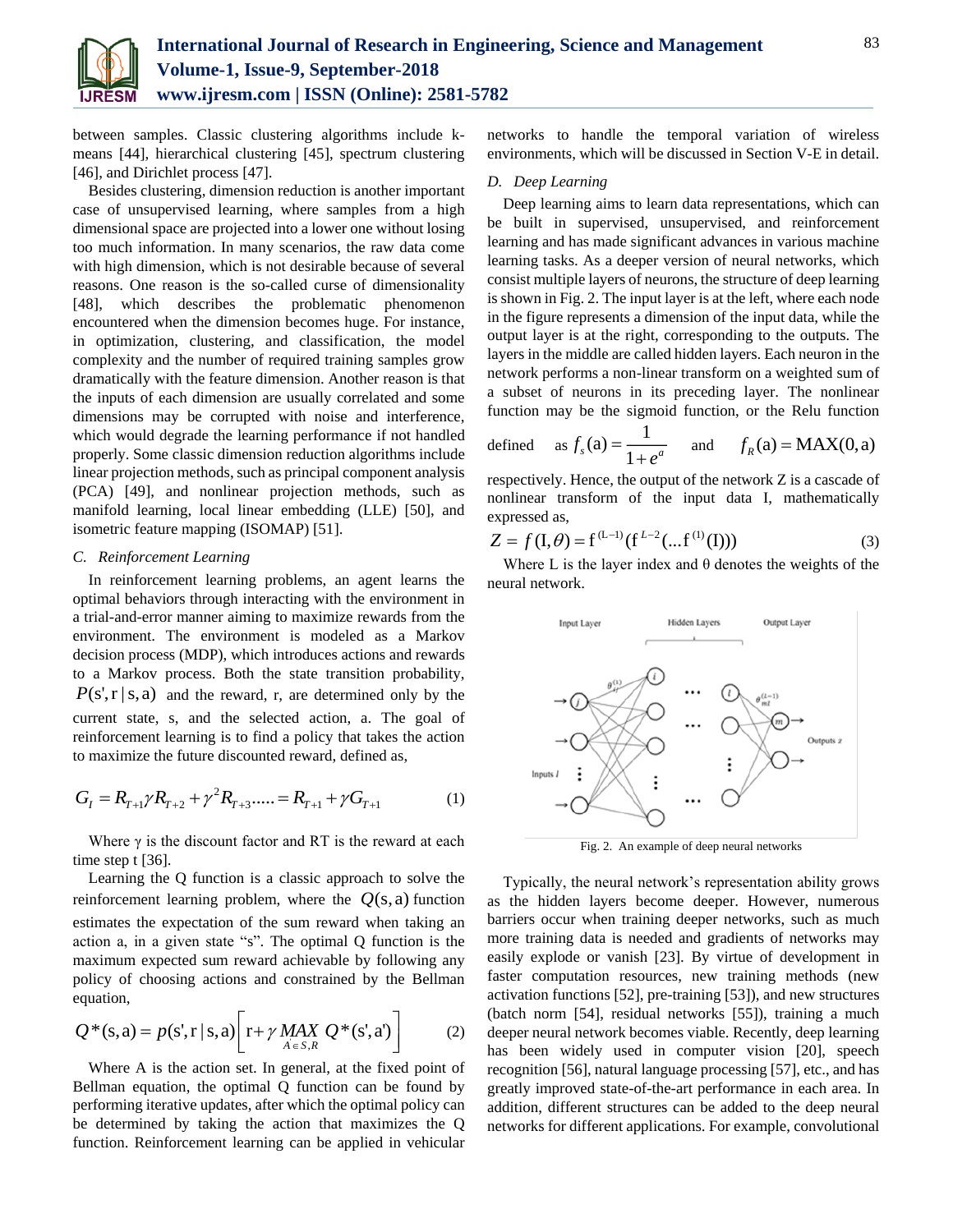

networks share weights among spatial dimensions while recurrent neural networks (RNN) and long short term memory (LSTM) share weights among the temporal dimensions [23].

# IV. LEARNING DYNAMICS

High mobility networks exhibit strong dynamics in many facets, e.g., wireless propagation channels, network topologies, traffic dynamics, etc., that heavily influence the network performance. In this section, we discuss how to exploit machine learning to efficiently learn and robustly predict such dynamics based on data from a variety of sources.

#### *A. Learning-Enabled Channel Estimation*

Accurate and efficient channel estimation is a critical component in modern wireless communications systems. It has strong impacts on receiver design (e.g., channel equalization, demodulation, decoding, etc.) as well as radio resource allocation at the transmitter for interference mitigation and performance optimization. Channel estimation is more of an issue in vehicular networks with high Doppler shifts and short channel coherence periods.

Statistical information of wireless channels, such as time and frequency domain correlation, mainly depends on vehicle locations/speeds, multipath delay spread, and the surrounding wireless environment. In cellular based vehicular networks, the base station can easily access accurate location information (speed can also be inferred) of all vehicles traveling under its coverage from various global navigation satellite systems (GNSS) on vehicles. It can maintain a dynamic database to store the historical estimates of communications channels for all vehicular links along with relevant context information, such as locations of the transmitters and/or receivers and traffic patterns. Various machine learning tools, such as Bayesian learning and deep learning, can then be leveraged to exploit such historical data to predict the channel statistics and enhance instantaneous channel estimation for current vehicular links.

For example, a Bayesian learning approach has been adopted to estimate the sparse massive multiple-input multiple-output (MIMO) channel in [58], where the channel is modeled using Gaussian mixture distribution and an efficient estimator has been derived based on approximate message passing (AMP) and expectation-maximization (EM) algorithms. Deep learning has been exploited in [59] to implicitly estimate wireless channels in orthogonal frequency division multiplexing (OFDM) systems and shown to be robust to nonlinear distortions and other impairments, such as training pilot's reduction and cyclic prefix (CP) removal.

# *B. Traffic Flow Prediction*

Traffic flow prediction aims to infer traffic information from historical and real-time traffic data collected by various onboard and roadway sensors. It can be used in a variety of ITS applications, such as traffic congestion alleviation, fuel efficiency improvement, and carbon emission reduction. Given the rich amount of traffic data, machine learning can be leveraged to enhance the flow prediction performance and achieve unparalleled accuracy. In [60], a deep learning based method has been proposed to predict traffic flow, where a stacked auto encoder is exploited to learn generic features for traffic flow and trained in a greedy layer wise fashion. It implicitly takes into consideration the spatial and temporal correlations in the modeling and achieves superior performance. A probabilistictic graphical model, namely the Poisson dependency network (PDN), has been learned in [61] to describe empirical vehicular traffic dataset and then used for traffic flow prediction. The strong correlations between cellular connectivity and vehicular traffic flow have been further leveraged to enhance prediction for both of them by means of Poisson regression trees.

# *C. Vehicle Trajectory Prediction*

Vehicle trajectory prediction is of significant interest for advanced driver assistance systems (ADAS) in many tasks, such as collision avoidance and road hazard warning. It also plays an important role in networking protocol designs, such as handoff control, link scheduling, and routing, since network topology variations can be inferred from the predicted vehicle trajectories and exploited for communications performance enhancement. Probabilistic trajectory prediction based on Gaussian mixture models (GMM) and variational GMM has been studied in [62] to predict the vehicle's trajectory using previously observed motion patterns. A motion model is learned based on previously observed trajectories, which is then used to build a functional mapping from the observed historical trajectories to the most likely future trajectory. The latent factors that affect the trajectories, such as drivers' intention, traffic patterns, and road structures, may also be implicitly learned from the historical data using deep neural networks. More sophisticated models, such as RNN and LSTM, can potentially lead to better results for modeling the dynamics of vehicle trajectories and are worth further investigation.

# V. LEARNING BASED DECISION MAKING IN VEHICULAR **NETWORKS**

The rich sources of data generated and stored in vehicular networks motivate a data-driven approach for decision making that is adaptive to network dynamics and robust to various impairments. Machine learning represents an effective tool to serve such purposes with proven good performance in a wide variety of applications, as demonstrated by some preliminary examples discussed in this section.

#### *A. Location Prediction Based Scheduling and Routing*

We have shown in Section IV that machine learning can be leveraged to learn the dynamics in high mobility vehicular networks, including vehicle trajectory prediction. In fact, the predicted dynamics can be further used towards networking protocol designs for system performance improvement. For example, the hidden Markov model (HMM) has been applied in [63] to predict vehicles' future locations based on past mobility traces and movement patterns in a hybrid VANET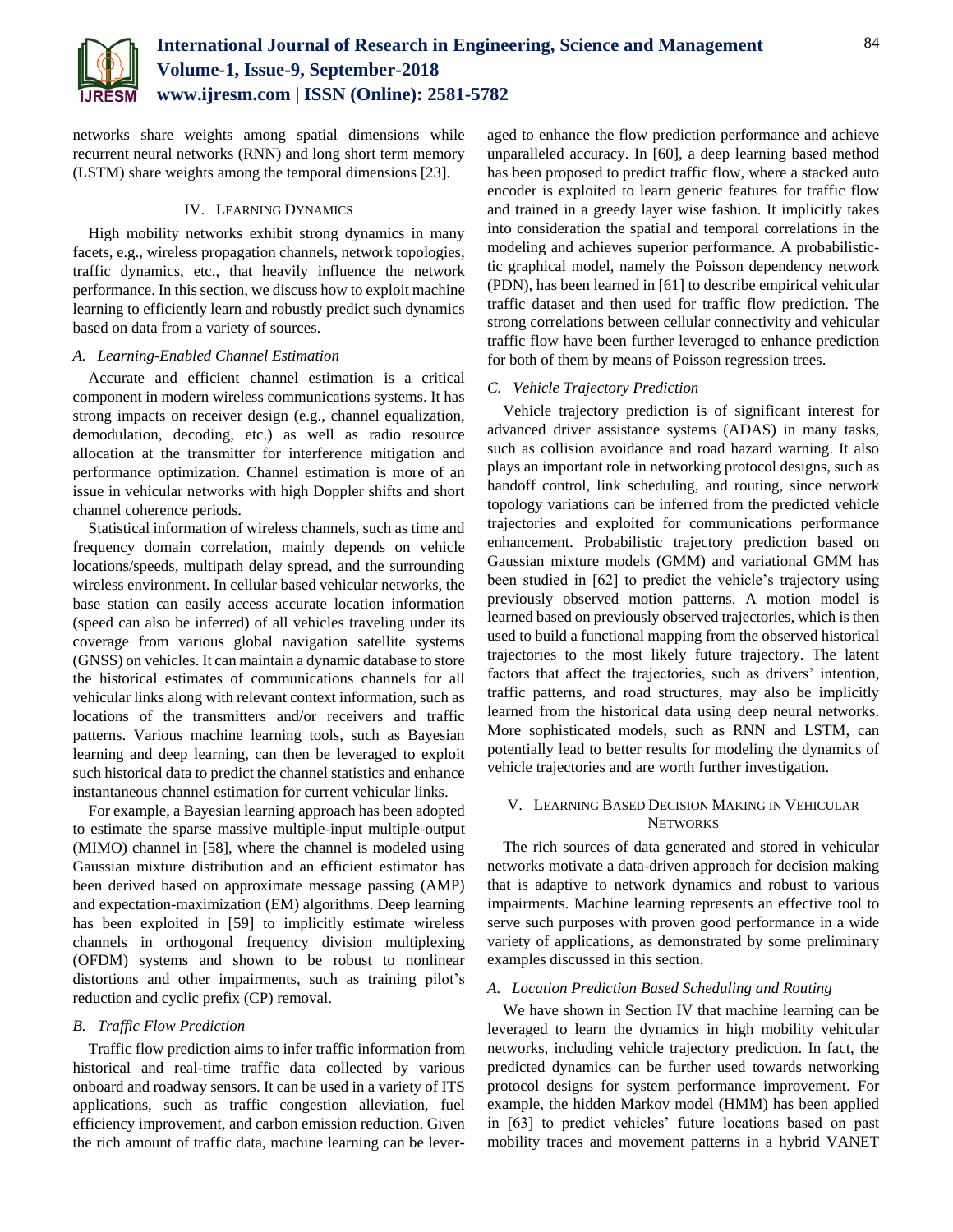

with both V2I and V2V links. Based on the predicted vehicle trajectories, an effective routing scheme has been proposed to efficiently select relay nodes for message forwarding and enable seamless handoff between V2V and V2I communications. A variable-order Markov model has been adopted in [64] to extract vehicular mobility patterns from real trace data in an urban vehicular network environment, which is used to predict the possible trajectories of moving vehicles and develop efficient prediction-based soft routing protocols. In [65], a recursive least squares algorithm has been used for large-scale channel prediction based on location information of vehicles and facilitate the development of a novel scheduling strategy for cooperative data dissemination in VANETs.

# *B. Network Congestion Control*

Data traffic congestion is an important issue in vehicular networks, especially when the network conditions are highly dense in, e.g., busy intersections and crowded urban environments. In such cases, a large number of vehicles are vying for the available communication channels simultaneously and hence cause severe data collisions with increased packet loss and delay. To guarantee a reliable and timely delivery of various delay-sensitive safety-critical messages, such as BSMs, the vehicular networks need to have carefully designed congestion control strategies. Traditionally, there are five major categories of congestion control methods, namely rate-based, power-based, carrier-sense multiple access/collision avoidance based, prioritizing and scheduling-based, and hybrid strategies [66], which adjust communications parameters, such as transmission power, transmission rates, and contention window sizes, etc., to meet the congestion control purposes.

Different from the traditional approaches, an effective machine learning based data congestion control strategy utilizing k-means clustering has been developed in [66] for congestion prone intersections. The proposed strategy relies on local road side units (RSUs) installed at each intersection for congestion detection, data processing, and congestion control to provide a centralized congestion management for all vehicles that are passing through or stop at the intersection. After detection of congestion, each RSU collects all data transferred among vehicles in its coverage, removes their redundancy, exploits kmeans algorithms to cluster the messages according to their features, such as sizes, validity, and types, and finally adjusts communications parameters for each cluster.

#### *C. Load Balancing and Vertical Control*

Due to periodicity of everyday traffic, potential patterns and regularities lie in the traffic flow and can be further exploited with learning based methods for load balancing and vertical control in vehicular networks. An online reinforcement learning approach has been developed in [67] to address the user association problem with load-balancing in the dynamic environment. The initial association is achieved based on the current context information using reinforcement learning. After

a period of learning, with the association information being collected at the base station, the new association results will be obtained directly and adaptively using historical as-association patterns. Besides user association, the reinforcement learning based approach has also been applied in [68] to the vertical handoff design for heterogeneous vehicular networks. The network connectivity can be determined by a fuzzing Qlearning approach with four types of information, namely, received signal strength value, vehicle speed, data quantity, and the number of users associated with the targeted network. With the learning based strategy, users can be connected to the best network without prior knowledge on handoff behavior.

# *D. Network Security*

As intelligent vehicles become more connected and bring huge benefits to the society, the improved connectivity can make vehicles more vulnerable to cyber-physical attacks. As a result, security of information sharing in vehicles is crucial since any faulty sensor measurements may cause accidents and injuries. In [69], an intrusion detection system has been proposed for vehicular networks based on deep neural networks, where the unsupervised deep belief networks are used to initialize the parameters as a preprocessing stage. Then, the deep neural networks are trained by high-dimensional packet data to figure out the underlying statistical properties of normal and hacking packets and extract the corresponding features. In addition, LSTM is used in [70] to detect attacks on connected vehicles. The LSTM based detector is able to recognize the synthesized anomalies with high accuracy by learning to predict the next word originating from each vehicle.

# *E. Intelligent Wireless Resource Management*

The current mainstream approach to wireless resource management is to formulate the design objective and constraints as an optimization problem and then solve for a solution with certain optimality claims. However, in high mobility vehicular networks, such an approach is insufficient. The first challenge arises due to the strong dynamics in vehicular networks that lead to a brief valid period of the optimization results in addition to the incurred heavy signaling overhead. The second issue comes with the difficulty to formulate a satisfactory objective to simultaneously consider the vastly different goals of the heterogeneous vehicular links, which is further complicated by the fact that some of the QoS formulations are mathematically difficult if not intractable. Fortunately, reinforcement learning provides a promising solution to these challenges through interacting with the dynamic environment to maximize a numeric reward, which is discussed in detail in this part.

# *1) Virtual Resource Allocation*

Employing recent advances in software-defined networking (SDN) and network function virtualization (NFV), the traditional vehicular network can be transformed into a virtualized network offering improved efficiency and greater flexibility in network management. Future intelligent vehicles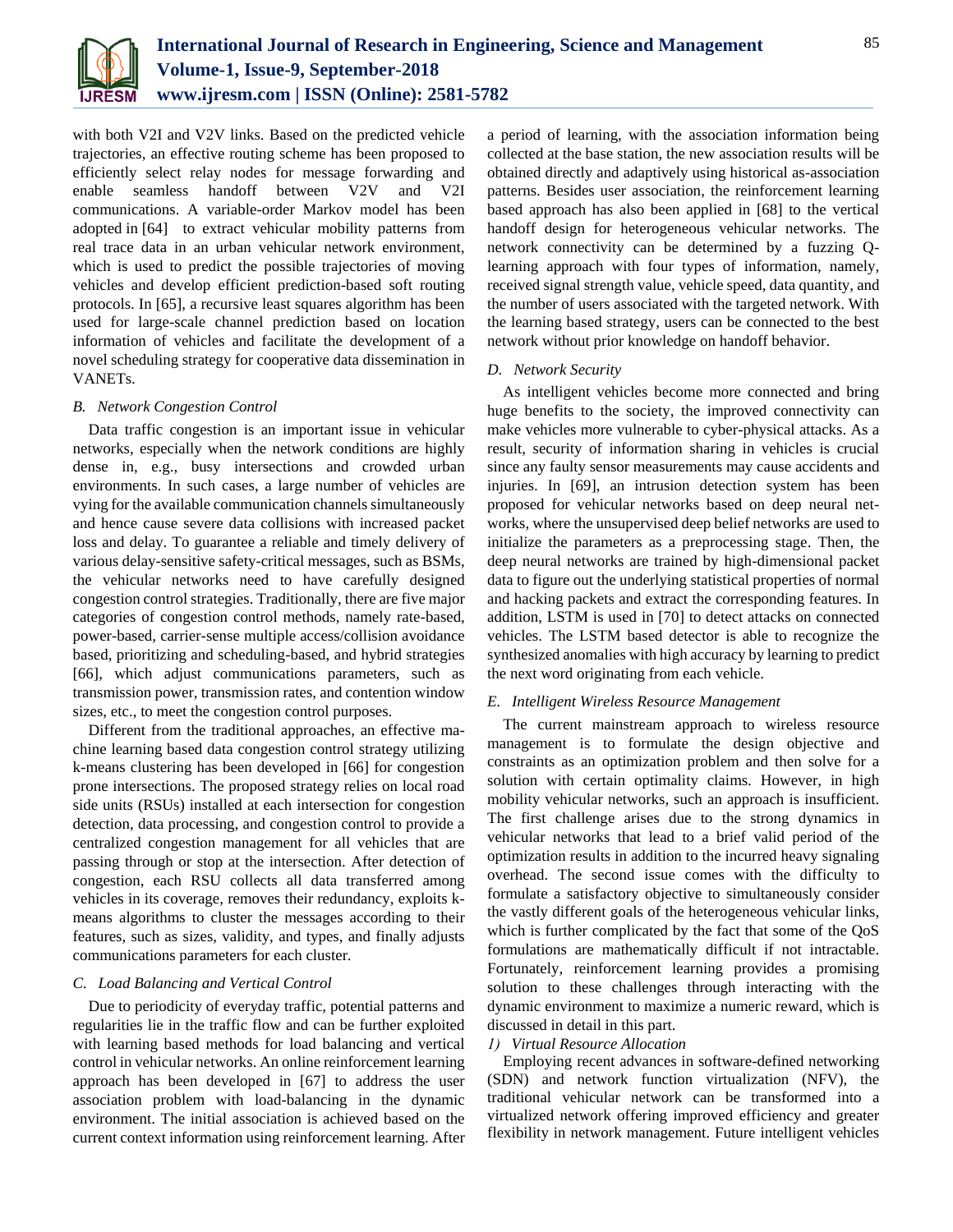

and RSUs will be equipped with advanced sensing, computing, storage, and communication facilities, which can be further integrated into the virtualized vehicular network to provide a pool of resources for a variety of ITS applications, as illustrated in Fig. 3. In such a complicated system, how to dynamically allocate the available resources to end users for QoS maximization with minimal overhead is a nontrivial task. A delay-optimal virtualized radio resource management problem in software-defined vehicular networks has been considered in [71], which is formulated as an infinite-horizon partially observed MDP. An online distributed learning algorithm has been proposed to address the problem based on an equivalent Bellman equation and stochastic approximation. The proposed scheme is divided into two stages, which adapt to large time scale factors, such as the traffic density, and small timescale factors, such as channel and queue states, respectively. In [72], the resource allocation problem in vehicular clouds has been modeled as an MDP and reinforcement learning is leveraged to solve the problem such that the resources are dynamically provisioned to maximize long-term benefits for the network and avoid myopic decision making. Joint management of networking, caching, and computing resources in virtualized vehicular networks has been further considered in [73], where a novel deep reinforcement learning approach has been proposed to deal with the highly complex joint resource optimization problem and shown to achieve good performance in terms of total revenues for the virtual network operators.



# Fig. 3. An illustration of virtualized vehicular networks

# *2) Energy efficient resource management*

Energy con-sumption should be taken into consideration, especially when RSUs in vehicular networks lack permanent grid-power con-nection. In [74], an MDP problem is formulated and solved using reinforcement learning techniques to optimize the RSUs' downlink scheduling performance during a discharge period. The RSUs learn to select a vehicle to serve at the beginning of each time slot based on the collected information about traffic characteristics, infrastructure power budget, and the total length of a discharge period. The reward function is set as the performance metric for the total number of downloaded bits and the number of fulfilled vehicle requests per discharge period. Q-learning is then employed to solve the problem and obtain the highest reward in the long run. The framework can be further extended and augmented by deep reinforcement learning as in [75], where a deep reinforcement learning based scheduling scheme has been proposed that can overcome the drawback of using discrete states and actions. It first performs random scheduling policy and then gradually learns an adaptive dynamic policy to extend the battery life, minimize the reception latency, and achieve the QoS levels. Deep reinforcement learning augments the RSU with the ability to observe and analyze the environment and make decisions.

#### *3) Distributed resource management*

Most of resource allocation algorithms for D2D-based vehicular networks are conducted in a centralized manner, where the central controller collects information and makes decisions for all the vehicles by solving optimization problems. However, In order to acquire the global network information, centralized control schemes will incur huge overhead, which grows dramatically with the size of vehicular networks. As shown in Fig. 4, we have proposed a deep reinforcement learning based decentralized resource allocation mechanism for vehicular networks [76], where the mapping from the partial observations of each vehicle agent to the optimal resource allocation solution can be approximated by deep neural networks. The merit of reinforcement learning based method is that it can address stringent latency requirements on V2V links, which is usually hard to deal with using existing optimization approaches.



Fig. 4. Deep reinforcement learning for vehicular networks

*4)* The V2I link is assumed to have been allocated orthogonal resources beforehand and the main goal of the proposed distributed spectrum and power allocation is to satisfy the latency constraints for each V2V link and minimize interference to V2I links. The structure of reinforcement learning for V2V communications is shown in Fig. 4, where an agent, corresponding to a V2V link, interacts with the environment. In this scenario, the environment is considered to be everything beyond the V2V link. Since the behavior of other V2V links is controlled by other agents in the decentralized settings, their actions are treated as part of the environment. As shown in Fig. 4, at time t, each an agent, i.e., each V2V link, observes a state,  $s_T$ , from the state space, S, and accordingly takes an action,  $a_T$ , selected from the action space, A, which amounts to selecting the sub-band and transmission power based on the policy,  $\pi$ . The decision policy,  $\pi$ , is determined by a Q-function, Q ( $s_T$ ,  $a_T$ ,  $\theta$ ), where  $\theta$  is the parameter of the Q-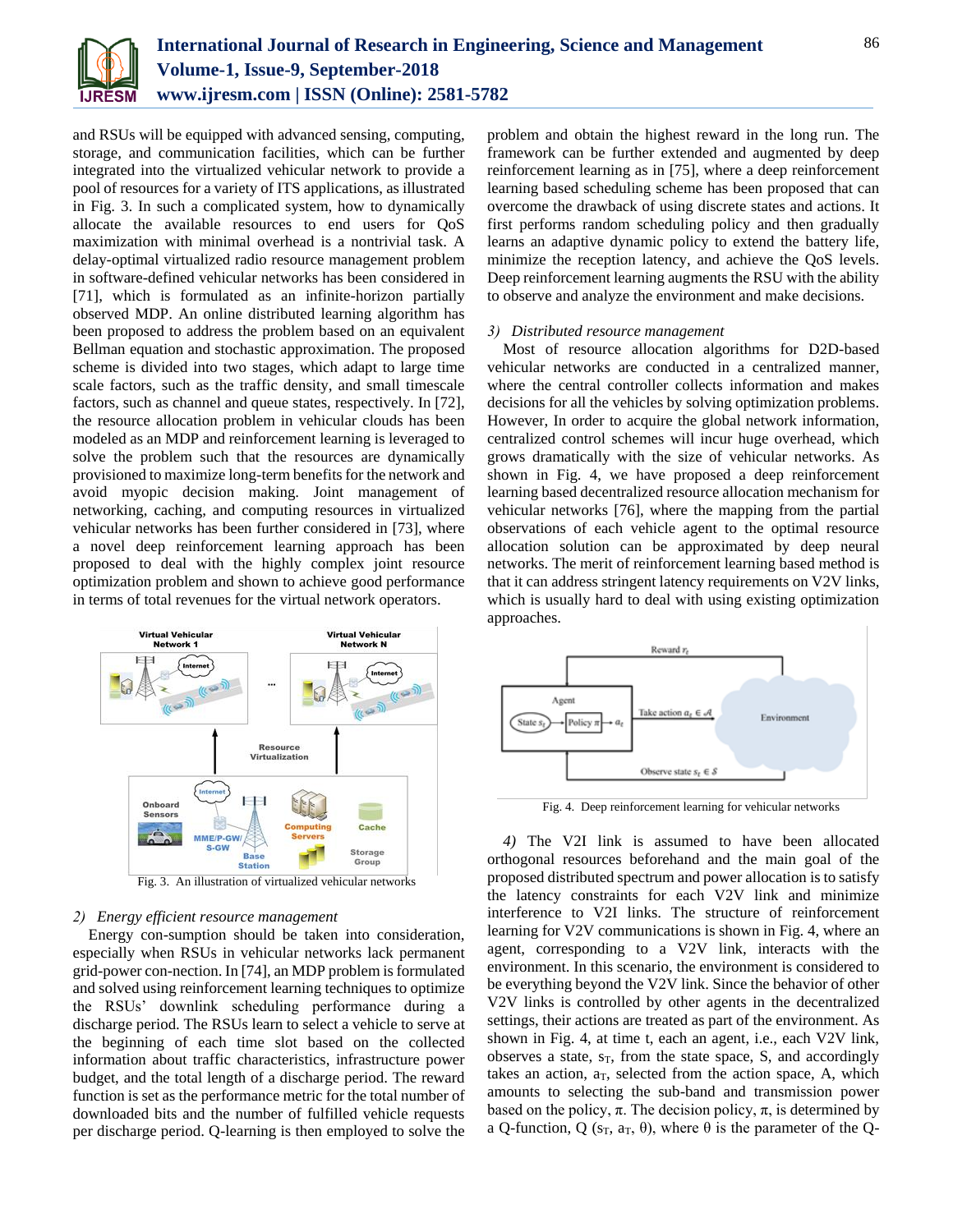

function. With actions taken, the environment transitions to a new state,  $s_{T+1}$ , and the agent receives a reward,  $r_T$ , which is determined by the capacity of the V2I link and V2V link as well as the corresponding latency. The state observed by each V2V link consists of several components: the instantaneous channel information of the corresponding V2V link,  $g_T$ , the previous interference to the link,  $I_{T-1}$ , the channel information of the V2I link,  $h_T$ , the selection of sub-bands of neighbors in the previous time slot,  $B_{T-1}$ , the remaining load for the vehicles to transmit,  $L_T$ , and the remaining time to meet the latency constraints  $U_T$ . Hence the state can be expressed  $h_T$ ,  $B_{T-1}$  information and the received interference relate to the quality of each sub-band. The distribution of neighbors' selection reveals the interference to other vehicles. In addition, the remaining amount of messages to transmit and the remaining time could be useful for selecting suitable power levels. Q-learning is employed to obtain an optimal policy for resource allocation in V2V communications to maximize the long-term expected accumulated discounted rewards,  $G_T$ , where the Q function is approximated by a deep neural network. The optimal policy with Q-values Q<sup>∗</sup> can be found without any knowledge of the underlying system dynamics based on the following update equation,



Fig. 5. Failure probability versus the number of vehicles

The training and testing samples are generated from an environment simulator, which consists of V2V links and V2I links as well as their channel strengths. The vehicles are randomly dropped and the channel strengths for V2V and V2I links are generated based on the positions of the vehicles. With the selected spectrum and power of V2V links, the simulator can provide the next state,  $s_{T+1}$ , and the reward,  $r_T$ , to the agents. The training samples generated for optimizing the deep neural network consist of  $s_T$ ,  $s_{T+1}$ ,  $a_T$ , and  $r_T$ .

The deep reinforcement learning based resource allocation scheme is compared with two methods. The first is a random resource allocation method, where the agent randomly chooses a sub-band for transmission at each time. The other method is from [77], where vehicles are first grouped into clusters according to the similarities of V2V links and then the subbands are allocated and adjusted iteratively in each cluster for better performance. Fig. 5 shows the probability that V2V links

violate the latency constraint versus the number of vehicles. From the figure, the deep reinforcement learning method has a smaller probability for V2V links violating the latency constraint since it can dynamically adjust the power and sub band for transmission so that the links that are likely to violate the latency constraint have more resources.

# VI. OPEN ISSUES

Even though remarkable progress has been made by machine learning in various areas, it is still insufficient to just naively apply the existing learning algorithms in vehicular networks due to their distinctive characteristics. In this section, we discuss several issues that need further attention.

# *A. Learning Dynamics of Vehicular Networks*

In high mobility vehicular networks, it is challenging to predict wireless channels based on the received signal and historical data. In addition, due to the high mobility of users and advanced techniques being adopted, such as MIMO and millimeter wave communications, new challenges arise on the task of estimating the high dimensional fast-varying wireless channel. Conventionally, the temporal relationship in data is characterized by Bayesian models, such as the HMMs. Recently, sophisticated models powered by deep neural networks, such as RNN and LSTM, can potentially improve the prediction by exploiting the long-range dependency. Deep learning has also shown strong abilities to efficiently distill high dimensional data by exploiting properties such as sparsity. Therefore, it is interesting to investigate whether deep neural networks can assist or even replace the existing channel estimation mechanism, where a large number of pilot symbols are expended to track channel variation.

# *B. Method Complexity*

Unlike traditional machine learning techniques that require much effort on feature design, deep neural networks provide better performance by learning the features directly from raw data. Hence, information can be distilled more efficiently in deep neural networks than the traditional methods. It has been shown by experimental results that the deep hierarchical structure is necessary. Recently, in order to enhance the representation ability of the model, more advanced technologies have since been devised. Moreover, with highperformance computing facilities, such as graphics processing unit (GPU), deep networks can be trained with massive amounts of data through advanced training techniques, such as batch norm [54] and residual networks [55]. However, computation resources aboard vehicles are rather limited and because of the stringent end-to-end latency constraints in vehicular networks, the use of power servers housed remotely for computation would also be confined. As a result, special treatments, such as model reduction or compression, should be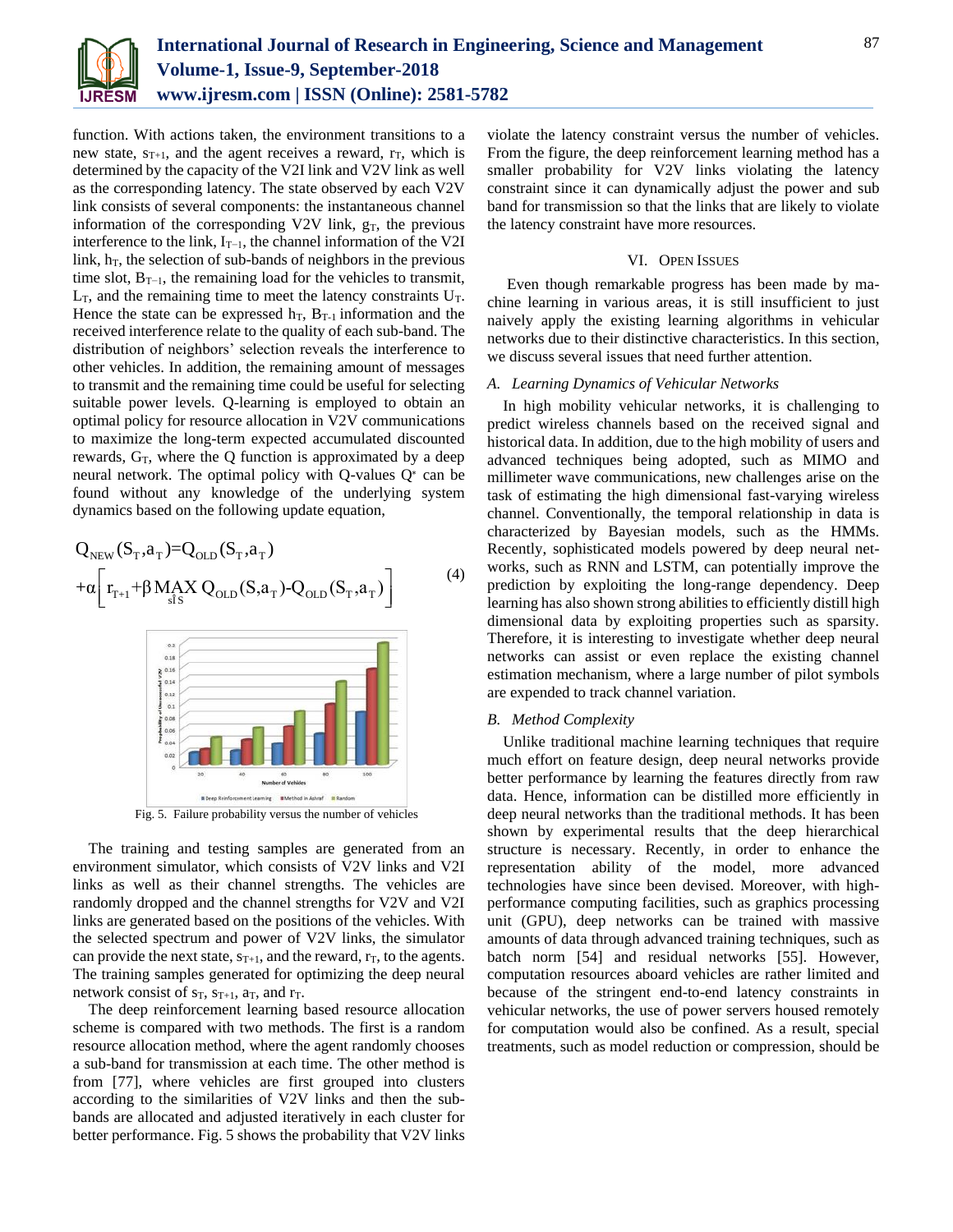

carefully developed to alleviate the computation resource limitation without incurring much performance degradation.

# *C. Distributed Learning*

Different from most existing machine learning algorithms that assume easy availability of data, in vehicular networks, however, the data is generated and stored distributed across different units in the network, e.g., vehicles, RSUs, remote clouds, etc. As a consequence, distributed learning algorithms should be carefully designed so that they can act only on partially observed data and have the ability to exploit information obtained from other entities in the network. Furthermore, to address the communication cost, additional overheads brought by information sharing among the vehicular networks for distributed machine learning algorithms shall be properly taken into account to make the system work effectively.

# *D. Coordination and Cooperation*

The vehicular networks can be considered as a multi-agent system, where cooperation and coordination play important roles in helping reach system level optimal performance through sharing necessary information with surrounding agents. Each individual agent can thus get more informed about the environment and jointly optimize its performance with other agents in the network. With machine learning, each agent is able to learn what they need to share based on what they have perceived and what they need to do, with minimal network signaling overhead.

In traditional multi-agent systems, the communication cost is not considered and the communication messages are assumed to be error and delay free. For high mobility vehicular networks, however, realistic constraints posed by the harsh environments should be considered. For example, the resources for communication, e.g., transmit power and bandwidth, are limited and the channel quality is time-varying. When the channel is in deep fading, received data suffer from severe errors [78]. As a result, developing coordination and cooperation schemes for the multi-agents while taking the wireless constraints into consideration needs to be further explored.

# *E. Security*

Machine learning has been shown to be beneficial to confront cyber-physical attacks, which threat the safety of vehicular networks. Ironically, it also raises tremendous potential challenges and risks by itself since the machine learning based system can produce harmful and unexpected results [79]. For instance, the convolutional neural networks can be easily fooled by maliciously designed noised images [80] while the agents in reinforcement learning may find undesirable ways to enhance the reward [81]. As a consequence, even though machine learning has shown remarkable improvement in numerous areas, significant efforts should be made to improve the robustness of machine learning methods before they come to the safety-sensitive areas, such as

vehicular networks, where minor errors may lead to disastrous consequences.

# VII. CONCLUSION

In this article, we have investigated the possibility of applying machine learning to address problems in high mobility vehicular networks. Strong dynamics exhibited by such types of networks and the demanding QoS requirements challenge the state-of-the-art communications technologies. Machine learning is believed to be a promising solution to this challenge due to its remarkable performance in various AI related areas. We have briefly introduced the basics of machine learning and then provided some examples of using such tools to learn the dynamics and then perform intelligent decision making in vehicular networks. We have further highlighted some open issues and pointed out areas that require more attention.

# **REFERENCES**

- [1] L. Liang, H. Peng, G. Y. Li, and X. Shen, "Vehicular communications: A physical layer perspective," IEEE Trans. Veh. Technol., vol. 66, no. 12, pp. 10 647–10 659, Dec. 2017.
- [2] H. Peng, L. Liang, X. Shen, and G. Y. Li, "Vehicular communications: A network layer perspective," submitted to IEEE Trans. Veh. Technol., 2017. [Online]. Available: https://arxiv.org/abs/1707.09972 .
- [3] G. Araniti, C. Campolo, M. Condoluci, A. Iera, and A. Molinaro, "LTE for vehicular networking: A survey," IEEE Commun. Mag, vol. 51, no. 5, pp. 148–157, May 2013.
- [4] X. Cheng, L. Yang, and X. Shen, "D2D for intelligent transportation systems: A feasibility study," IEEE Trans. Intell. Transp. Syst., vol. 16, no. 4, pp. 1784–1793, Aug. 2015.
- [5] J. B. Kenney, "Dedicated short-range communications (DSRC) standards in the United States," IEEE Trans. Emerg. Sel. Topics Power Electron, vol. 99, no. 7, pp. 1162–1182, Jul. 2011.
- [6] Intelligent Transport Systems (ITS); Cooperative ITS (C-ITS); Release 1, ETSI TR 101 607 V1.1.1, May 2013. [Online]. Available: http://www.etsi.org/deliver/etsi tr/101600 101699/101607/01.01.01 60/tr 101607v010
- [7] IEEE Standard for Information Technology–Telecommunications and information exchange between systems–Local and metropolitan area networks–Specific requirements–Part 11: Wireless LAN Medium Access Control (MAC) and Physical Layer (PHY) specifications Amendment 6: Wireless Access in Vehicular Environments, IEEE Std. 802.11p-2010, Jul. 2010.
- [8] M. I. Hassan, H. L. Vu, and T. Sakurai, "Performance analysis of the IEEE 802.11 MAC protocol for DSRC safety applications," IEEE Trans. Veh. Technol., vol. 60, no. 8, pp. 3882–3896, Oct. 2011.
- [9] 3rd Generation Partnership Project; Technical Specification Group Services and System Aspects; Study on LTE support for Vehicle to Everything (V2X) services (Release 14), 3GPP TR 22.885 V14.0.0, Dec. 2015.
- [10] 3rd Generation Partnership Project; Technical Specification Group Services and System Aspects; Study on enhancement of 3GPP Support for 5G V2X Services (Release 15), 3GPP TR 22.886 V15.1.0, Mar. 2017.
- [11] L. Liang, G. Y. Li, and W. Xu, "Resource allocation for D2D-enabled vehicular communications," IEEE Trans. Commun., vol. 65, no. 7, pp. 3186–3197, Jul. 2017.
- [12] L. Liang, J. Kim, S. C. Jha, K. Sivanesan, and G. Y. Li, "Spectrum and power allocation for vehicular communications with delayed CSI feedback," IEEE Wireless Comun. Lett., vol. 6, no. 4, pp. 458–461, Aug. 2017.
- [13] L. Liang, S. Xie, G. Y. Li, Z. Ding, and X. Yu, "Graph-based radio resource management for vehicular networks," in Proc. IEEE ICC, May 2018.
- [14] W. Sun, E. G. Strom,¨ F. Br¨annstrom,¨ K. Sou, and Y. Sui, "Radio resource management for D2D-based V2V communication," IEEE Trans. Veh. Technol., vol. 65, no. 8, pp. 6636–6650, Aug. 2016.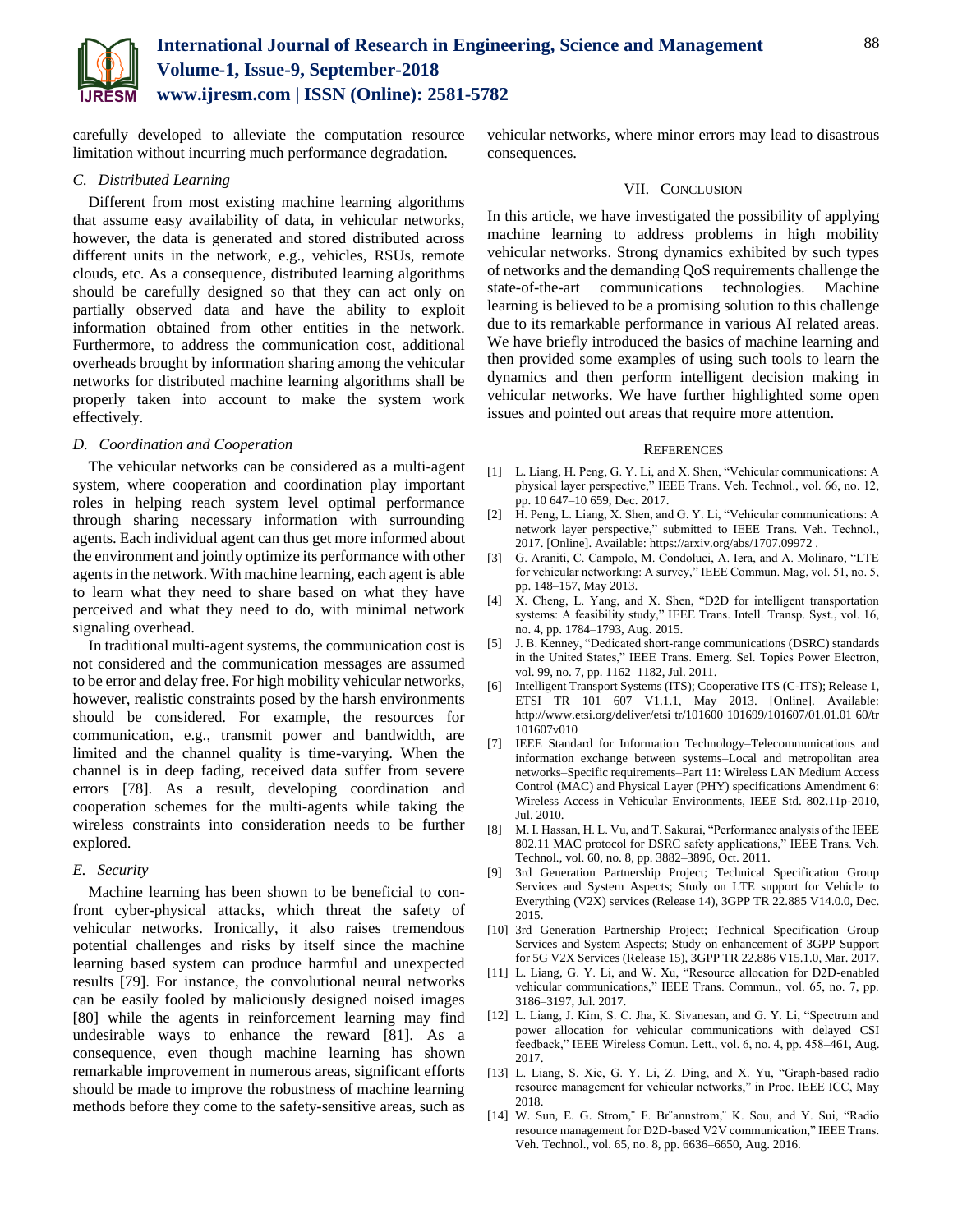

- [15] W. Sun, D. Yuan, E. G. Strom,¨ and F. Br¨annstrom,¨ "Cluster-based radio resource management for D2D-supported safety-critical V2X communications," IEEE Trans. Wireless Commun., vol. 15, no. 4, pp. 2756–2769, Apr. 2016.
- [16] M. Botsov, M. Klugel," W. Kellerer, and P. Fertl, "Location dependent resource allocation for mobile device-to-device communications," in Proc. IEEE WCNC, Apr. 2014, pp. 1679–1684.
- [17] X. Cheng, L. Fang, X. Hong, and L. Yang, "Exploiting mobile big data: Sources, features, and applications," IEEE Netw., vol. 31, no. 1, pp. 72– 79, Jan. 2017.
- [18] X. Cheng, L. Fang, L. Yang, and S. Cui, "Mobile big data: The fuel for data-driven wireless," IEEE Internet Things J., vol. 4, no. 5, pp. 1489– 1516, Oct. 2017.
- [19] W. Xu, H. Zhou, N. Cheng, F. Lyu, W. Shi, J. Chen, and X. Shen, "Internet of vehicles in big data era," IEEE/CAA J. Autom. Sinica, vol. 5, no. 1, pp. 19–35, Jan. 2018.
- [20] A. Krizhevsky, I. Sutskever, and G. E. Hinton, "Imagenet classification with deep convolutional neural networks," in Proc. NIPS, Dec. 2012, pp. 1097–1105.
- [21] V. Mnih, K. Kavukcuoglu, D. Silver, A. A. Rusu, J. Veness, M. G. Bellemare, A. Graves, M. Riedmiller, A. K. Fidjeland, G. Ostrovski et al., "Human-level control through deep reinforcement learning," Nature, vol. 518, no. 7540, pp. 529–533, Feb. 2015.
- [22] D. Silver, A. Huang, C. J. Maddison, A. Guez, L. Sifre, G. Van Den Driessche, J. Schrittwieser, I. Antonoglou, V. Panneershelvam, M. Lanctot et al., "Mastering the game of go with deep neural networks and tree search," Nature, vol. 529, no. 7587, pp. 484–489, Jan. 2016.
- [23] J. Schmidhuber, "Deep learning in neural networks: An overview," Neural Netw., vol. 61, pp. 85–117, Jan. 2015.
- [24] E. Alpaydin, Introduction to Machine Learning. MIT press, 2014.
- [25] C. Jiang, H. Zhang, Y. Ren, Z. Han, K.-C. Chen, and L. Hanzo, "Machine learning paradigms for next-generation wireless networks," IEEE Wireless Commun., vol. 24, no. 2, pp. 98–105, Apr. 2017.
- [26] H. Ye, L. Liang, G. Y. Li, J. Kim, L. Lu, and M. Wu, "Machine learning for vehicular networks," to appear in IEEE Veh. Technol. Mag., 2018. [Online]. Available: https://arxiv.org/abs/1712.07143.
- [27] W. Viriyasitavat, M. Boban, H. M. Tsai, and A. Vasilakos, "Vehicular communications: Survey and challenges of channel and propagation models," IEEE Veh. Technol. Mag., vol. 10, no. 2, pp. 55–66, Jun. 2015.
- [28] L. Bernado,´ T. Zemen, F. Tufvesson, A. F. Molisch, and C. F. Mecklenbr¨auker, "Delay and Doppler spreads of nonstationary vehicular channels for safety-relevant scenarios," IEEE Trans. Veh. Technol., vol. 63, no. 1, pp. 82–93, Jan. 2014.
- [29] Y. Li, L. J. Cimini, and N. R. Sollenberger, "Robust channel estimation for OFDM systems with rapid dispersive fading channels," IEEE Trans. Commun., vol. 46, no. 7, pp. 902–915, Jul. 1998.
- [30] Y. Li, "Pilot-symbol-aided channel estimation for OFDM in wireless systems," IEEE Trans. Veh. Technol., vol. 49, no. 4, pp. 1207–1215, Jul. 2000.
- [31] W. Ding, F. Yang, W. Dai, and J. Song, "Time-frequency joint sparse channel estimation for MIMO-OFDM systems," IEEE Commun. Lett., vol. 19, no. 1, pp. 58–61, Jan. 2015.
- [32] M. Russell and G. L. Stuber," "Interchannel interference analysis of OFDM in a mobile environment," in Proc. IEEE VTC, Jul. 1995, pp. 820– 824.
- [33] Y. Li and L. J. Cimini, "Bounds on the interchannel interference of OFDM in time-varying impairments," IEEE Trans. Commun., vol. 49, no. 3, pp. 401–404, Mar. 2001.
- [34] K. Abboud and W. Zhuang, "Stochastic analysis of a single-hop communication link in vehicular Ad Hoc networks," IEEE Trans. Intell. Transp. Syst., vol. 15, no. 5, pp. 2297–2307, Oct. 2014.
- [35] Scenarios, requirements and KPIs for 5Gmobile and wireless system, METIS ICT-317669-METIS/D1.1, METIS deliverable D1.1, Apr. 2013. [Online]. Available: https://www.metis2020.com/documents/deliverables/ .
- [36] R. S. Sutton and A. G. Barto, Introduction to reinforcement learning. MIT press Cambridge, 1998, vol. 135.
- [37] G. E. Box and G. C. Tiao, Bayesian inference in statistical analysis. John Wiley & Sons, 2011, vol. 40.
- [38] K. Beyer, J. Goldstein, R. Ramakrishnan, and U. Shaft, "When is nearest neighbor meaningful?" in Proc. Int. Conf. Database Theory,, Jan. 1999, pp. 217–235.
- [39] S. R. Safavian and D. Landgrebe, "A survey of decision tree classifier methodology," IEEE Trans. Syst., Man, Cybern., Syst, vol. 21, no. 3, pp. 660–674, May/Jun. 1991.
- [40] C. Cortes and V. Vapnik, "Support-vector networks," Machine learning, vol. 20, no. 3, pp. 273–297, Sep. 1995.
- [41] Y. LeCun, Y. Bengio, and G. Hinton, "Deep learning," Nature, vol. 521, no. 7553, pp. 436–444, May 2015.
- [42] S. H. Walker and D. B. Duncan, "Estimation of the probability of an event as a function of several independent variables," Biometrika, vol. 54, no. 1-2, pp. 167–179, Jun. 1967.
- [43] D. Basak, S. Pal, and D. C. Patranabis, "Support vector regression," Neural Inf. Process. Lett. Rev.,, vol. 11, no. 10, pp. 203–224, Oct. 2007.
- [44] T. Kanungo, D. M. Mount, N. S. Netanyahu, C. D. Piatko, R. Silverman, and A. Y. Wu, "An efficient k-means clustering algorithm: Analysis and implementation," IEEE Trans. Pattern Anal. Mach. Intell., vol. 24, no. 7, 881–892, Jul. 2002.
- [45] G. Gan, C. Ma, and J. Wu, Data Clustering: Theory, Algorithms, and Applications. SIAM, 2007, vol. 20.
- [46] A. Y. Ng, M. I. Jordan, and Y. Weiss, "On spectral clustering: Analysis and an algorithm," in Proc. NIPS, 2002, pp. 849–856.
- [47] Y. W. Teh, "Dirichlet process," in Encyclopedia of Machine Learning. Springer, 2011, pp. 280–287.
- [48] J. H. Friedman, "On bias, variance, 0/1–loss, and the curse-ofdimensionality," Data Mining Knowl. Disc., vol. 1, no. 1, pp. 55–77, Mar. 1997.
- [49] I. T. Jolliffe, "Principal component analysis and factor analysis," in Principal Component Analysis. Springer, 1986, pp. 115–128.
- [50] S. T. Roweis and L. K. Saul, "Nonlinear dimensionality reduction by locally linear embedding," Science, vol. 290, no. 5500, pp. 2323–2326, Dec. 2000.
- [51] J. B. Tenenbaum, V. De Silva, and J. C. Langford, "A global geometric framework for nonlinear dimensionality reduction," Science, vol. 290, no. 5500, pp. 2319–2323, Dec. 2000.
- [52] X. Glorot, A. Bordes, and Y. Bengio, "Deep sparse rectifier neural networks," in Proc. Int.l Conf. Artif. Intell. Statist, Jun. 2011, pp. 315– 323.
- [53] D. Erhan, Y. Bengio, A. Courville, P.-A. Manzagol, P. Vincent, and S. Bengio, "Why does unsupervised pre-training help deep learning?" J. Machine Learning Research, vol. 11, pp. 625–660, Feb. 2010.
- [54] S. Ioffe and C. Szegedy, "Batch normalization: Accelerating deep network training by reducing internal covariate shift," arXiv preprint arXiv:1502.03167, 2015.
- [55] K. He, X. Zhang, S. Ren, and J. Sun, "Deep residual learning for image recognition," in Proc. IEEE CVPR, Jun. 2016, pp. 770–778.
- [56] C. Weng, D. Yu, S. Watanabe, and B.-H. F. Juang, "Recurrent deep neural networks for robust speech recognition," in Proc. IEEE ICASSP, May 2014, pp. 5532–5536.
- [57] K. Cho, B. Van Merri¨enboer, C. Gulcehre, D. Bahdanau, F. Bougares, H. Schwenk, and Y. Bengio, "Learning phrase representations using rnn encoder-decoder for statistical machine translation," arXiv preprint arXiv:1406.1078, 2014.
- [58] C.-K. Wen, S. Jin, K.-K. Wong, J.-C. Chen, and P. Ting, "Channel estimation for massive MIMO using Gaussian-mixture Bayesian learning," IEEE Trans. Wireless Commun., vol. 14, no. 3, pp. 1356–1368, Mar. 2015.
- [59] H. Ye, G. Y. Li, and B.-H. Juang, "Power of deep learning for channel estimation and signal detection in OFDM systems," IEEE Wireless Commun. Lett., vol. 7, no. 1, pp. 114–117, Feb. 2018.
- [60] Y. Lv, Y. Duan, W. Kang, Z. Li, and F.-Y. Wang, "Traffic flow prediction with big data: A deep learning approach," IEEE Trans. Intell. Transp. Syst., vol. 16, no. 2, pp. 865–873, Apr. 2015.
- [61] C. Ide, F. Hadiji, L. Habel, A. Molina, T. Zaksek, M. Schreckenberg, K. Kersting, and C. Wietfeld, "LTE connectivity and vehicular traffic prediction based on machine learning approaches," in Proc. IEEE VTC Fall, Sep. 2015, pp. 1–5.
- [62] J. Wiest, M. Hoffken,¨ U. Kreßel, and K. Dietmayer, "Probabilistic trajectory prediction with Gaussian mixture models," in Proc. Intell. Veh. Symp., Jun. 2012, pp. 141–146.